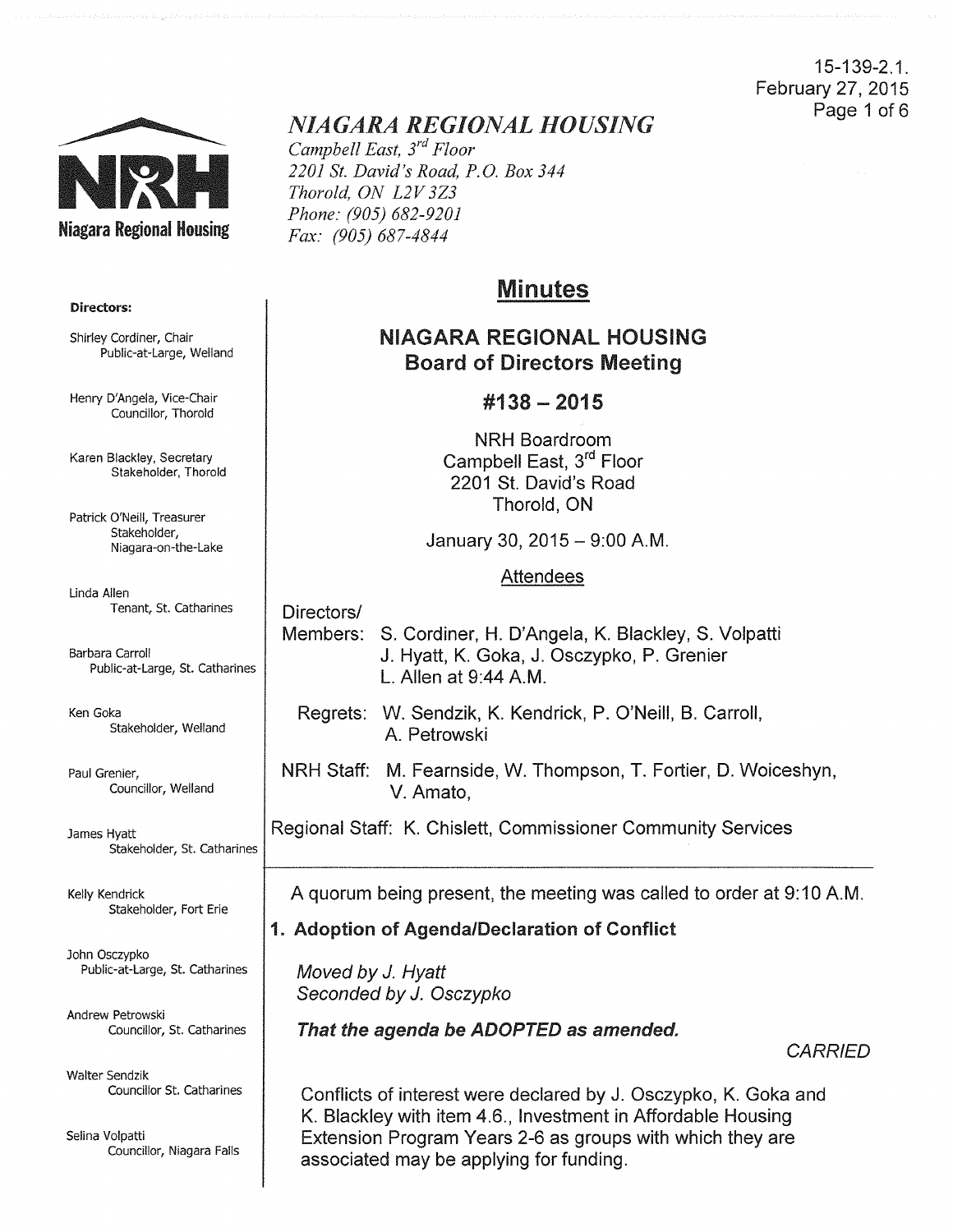### 2. Approval of Minutes

2.1. Minutes of the January 8, 2015 Meeting

Moved by *K.* Blackley Seconded by J. Hyatt

That the minutes of the January *8, 2015* meeting be ADOPTED.

2.2. Business Arising

There was no business arising.

3. Presentation – see item 4.6.

### 4. Staff Reports

4.1. 4<sup>th</sup> Quarter 2014 Report to Board on Operations – Report 15-138-4.1.

Moved by *K.* Blackley Seconded by J. Osczypko

That Niagara Regional Housing Board of Directors APPROVES the Fourth Quarter Report- October 1 to December *31, 2014.* 

**CARRIED** 

**CARRIED** 

Staff reviewed the report requesting Directors to advise if they would like more or less information in any particular area.

4.2. 4<sup>th</sup> Quarter 2014 Report to Council - Report 15-138-4.2.

Moved by H. D'Angela Seconded by P. Grenier

- 1. That the NRH Board of Directors APPROVES report *15-138-4.2.,*  Quarterly Report to Council- October *1* to December *31, 2014:* and,
- 2. That the report be FORWARDED to the Public Health and Social Services Committee and subsequently to Regional and Municipal Councils for information.

**CARRIED**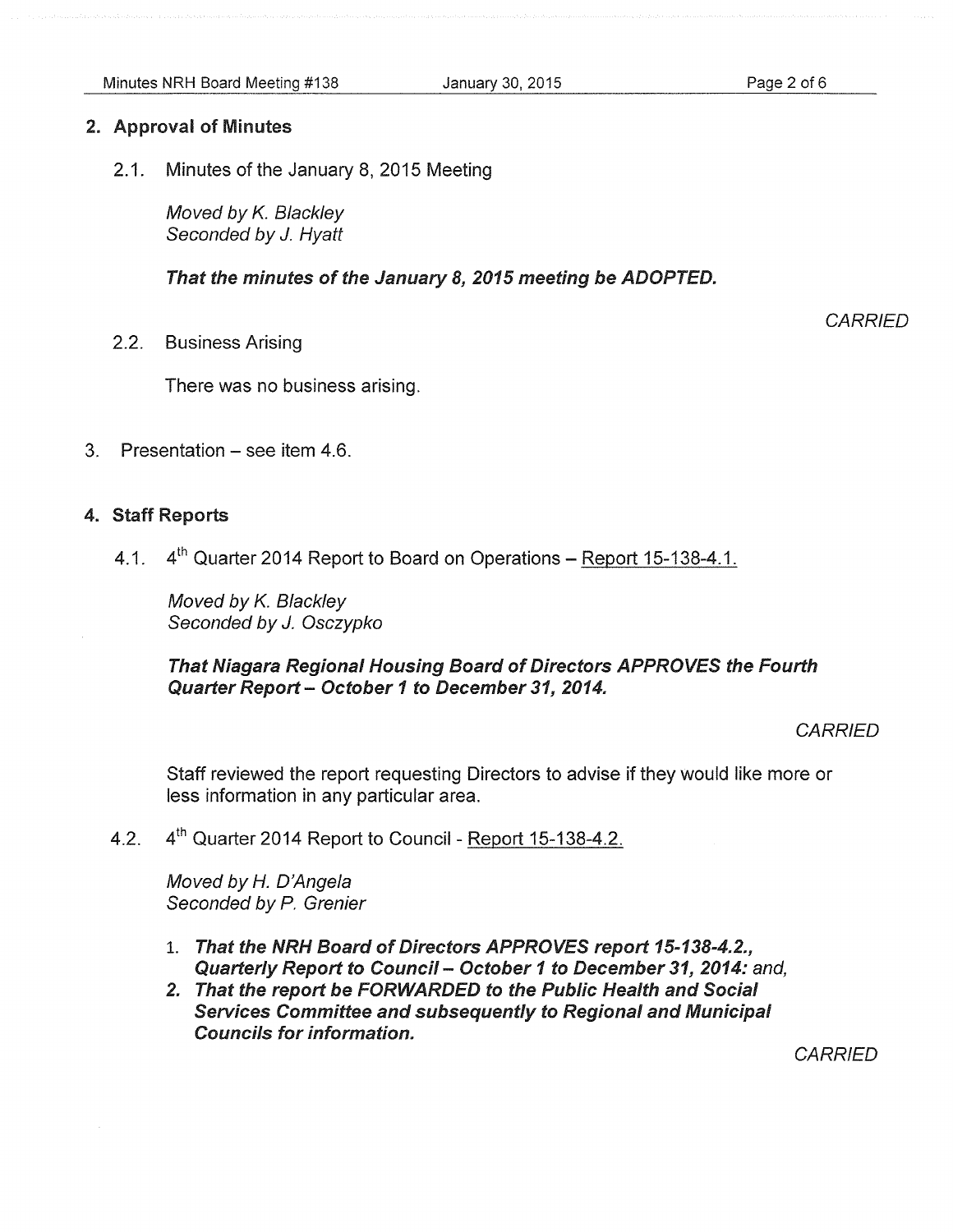4.3. Three Program Review Project- Final Report- Report 15-138-4.3.

Staff reviewed the report with Directors; KPMG has reviewed and validated the models for the 3 legislated programs, and developed a model for projecting future costs; the analysis indicates that the owned units are the least costly program and Rent Supplement the most costly program at a point in time (December 31, 2011 ); further analysis in the future will incorporate existing programs versus building new affordable housing on a per unit basis.

Moved by H. D. Angela Seconded by J. K. Blackley

That the Niagara Regional Housing Board of Directors FORWARDS report 15-138-4.3., Three Program Review Project- Final Report to PHSS Committee and subsequently Regional Council for information.

**CARRIED** 

4.3.a. Moved by H,. D'Angela Seconded by J. Hyatt

## That Niagara Regional Housing Board of Directors RECEIVES report 15- 138-4.3., Three Program Review Project- Final Report for information.

*CARRIED* 

4.4. Action Item: Parking Update - 235 Fitch Street, Welland - Report 15-138-4.4.

Moved by J. Osczypko Seconded by P. Grenier

That Niagara Regional Housing Board of Directors RECEIVE report15- 138-4.4., Parking Update- 235 Fitch Street, Weiland for information.

**CARRIED** 

Linda Allen joined the meeting at 9:44 A.M.

Staff advised that cost estimates for additional parking will be the subject of another report in Spring. Staff was directed to include information on operational cost estimates, risks of not proceeding, and information on other properties in Welland that charge for parking.

Action by: T. Fortier

4.5. Mortgage Renewal 709 King Street, Port Colborne

Moved by *H.* D'Angela Seconded by K. Blackley

That Niagara Regional Housing Board of Directors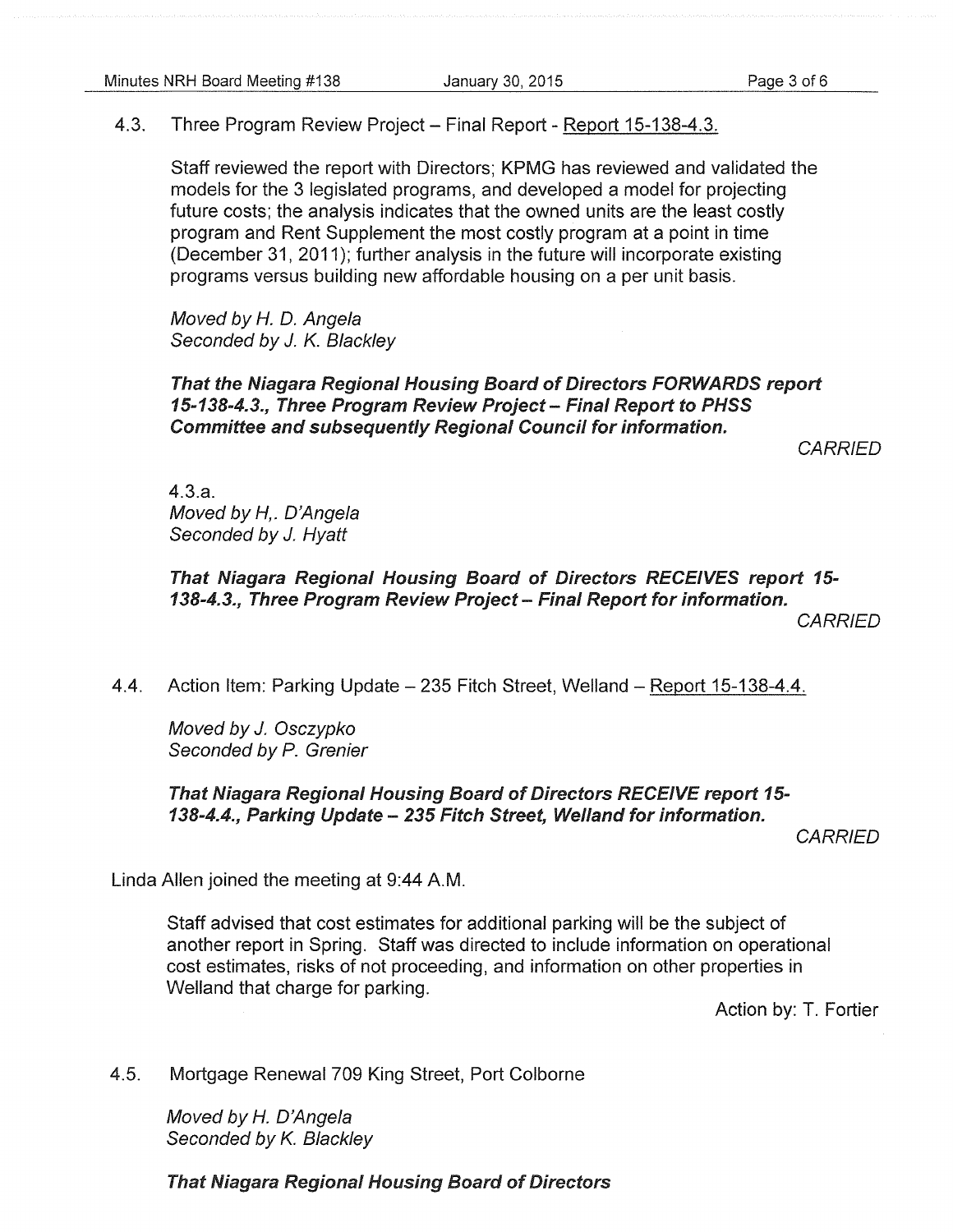- 1) APPROVES The settlement and discharge of the current mortgage held by Great West Life as defined Option No. 3 of this report; and,
- 2) DIRECTS Staff to work with Legal Services to ensure necessary documents are prepared and executed to affect the discharge of the existing mortgage for 709 King Street, Port Colborne.

**CARRIED** 

4.6. Investment in Affordable Housing Extension Program (IAH-E) - Years 2-6

A slide show was presented by M. Fearnside, detailing the various program components that may be funded under the IAH-E and recommended allocations for each component.

Moved by H. D'Angela Seconded by *L.* Allen

That the NRH Board of Directors RECOMMENDS to Regional Council:

- 1. Approval of the Program and Delivery Fiscal Plan (PDFP) under the Investment in Affordable Housing in Ontario Extension (IAH-E) program, for the five year period April 2015 to March 2020 (Years 2-6) in the total amount of \$21,367,700.
- 2. Approval of a full-time temporary Shared Services IAH staff position to support the financial administration of the IAH-E program (an increase from the existing part-time position of .6 FTE).

**CARRIED** 

K. Goka, K. Blackley and J. Osczypko having declared a conflict did not vote.

### 5. New Business

There was no new business

### 6. General Manager's Report

- 6.1. Financial Statements as at December 31, 2014 will not available till March 2015
- 6.2. NRH Committee Membership Item 15-138-6.2.

The Chair requested volunteers for NRH committee and advisory group seats left vacant by the four retiring Councillors.

J. Hyatt and S. Volpatti volunteered to sit on the Tender Awards Committee.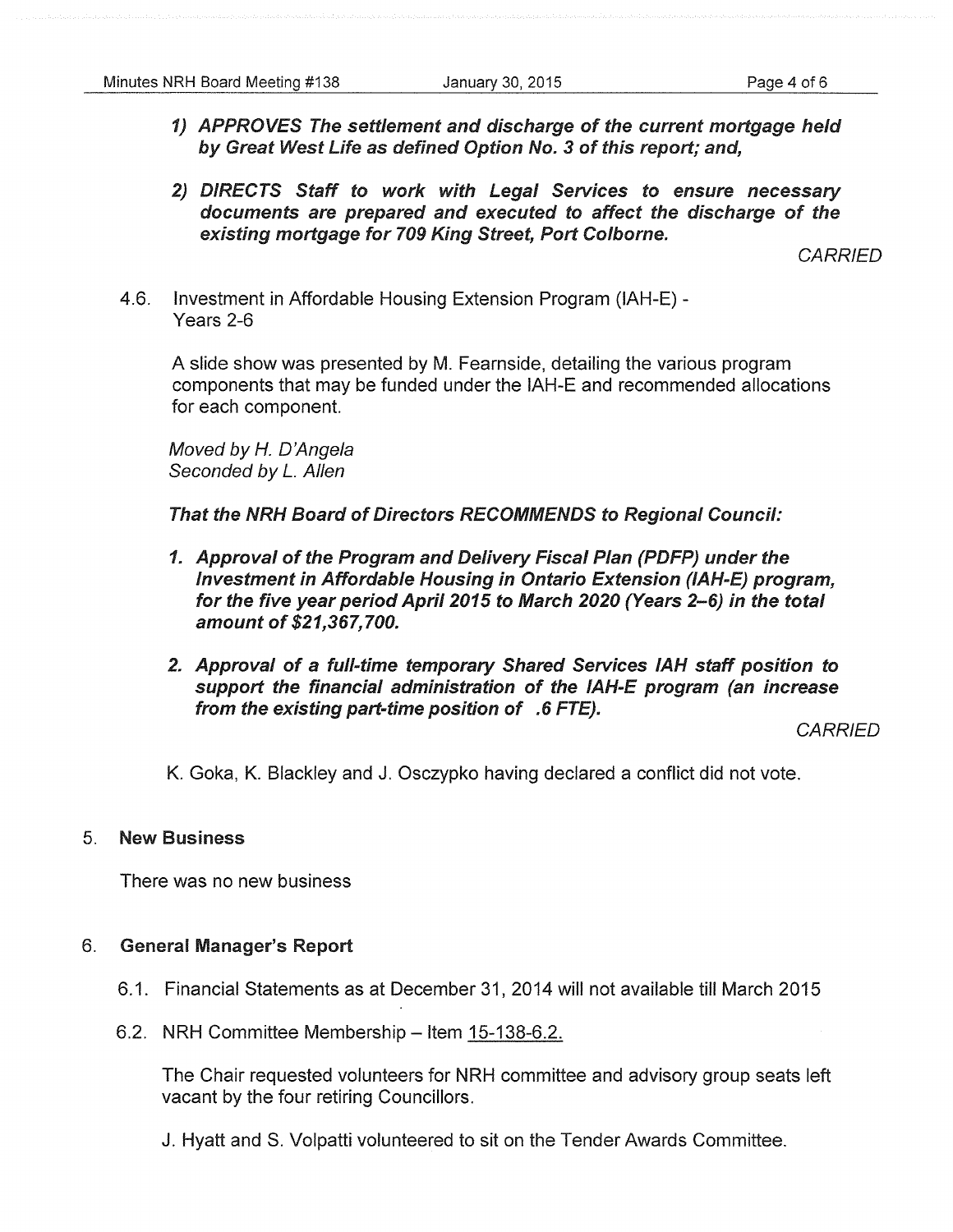The Chair also asked Directors to advise her if they had an interest in sitting on any of the other committees where a vacancy was not indicated. There was no response at this time.

P. Grenier requested background information regarding NRH be sent to Region's lawyer.

6.3. Niagara Community Design Award

NRH will be receiving a Niagara Community Design Award for 235 Fitch Street, Welland on the evening of March  $4<sup>th</sup>$  at the Stone Mill Inn on Merritt St., St. Catharines.

7. Closed Session - not required

#### 8. Committee Reports

There were no committee reports

### 9. For Information

9.1. Action Items from Previous Meetings

#### Correspondence/Media

- 9.2. Letter to NRH Board dated December 10, 2014 from Dick Halverson for Cordage Green re: funding of  $2<sup>nd</sup>$  mortgage.
- 9.3. Niagara's poor rate housing as unacceptable, St. Catharines Standard, December 4, 2014

Moved by H. D'Angela Seconded by K. Blackley

That the Niagara Regional Housing Board of Directors RECEIVE the above noted Correspondence/Media items.

CARRIED

#### 9. Other Business

There was no other business.